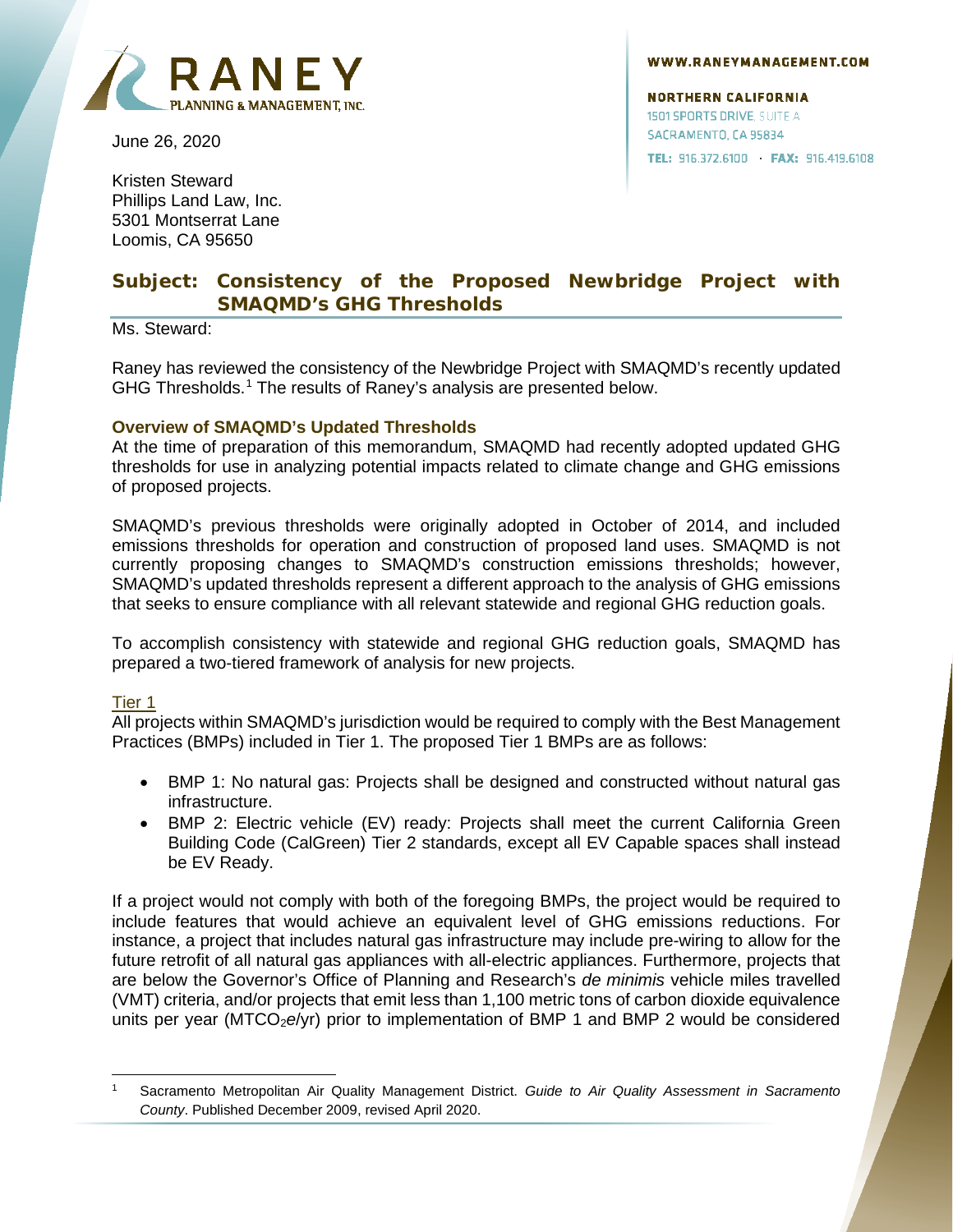sufficiently small to screen out of further requirements, and would be assumed to result in a lessthan-significant impact related to GHG emissions and climate change.

Projects that are not small enough to screen out of further review, including the proposed Newbridge Project, are subject to review under Tier 2 of SMAQMD's updated Thresholds.

## Tier 2

The second tier of SMAQMD's updated thresholds includes the following BMP:

- BMP 3: As described in more detail in Section 4.3.1, residential projects shall achieve a 15 percent reduction in VMT per resident, and office projects should achieve a 15 percent reduction in VMT per worker compared to existing average VMT per capita for the county, or for the city if a more local SB 743 target has been established. Retail projects should achieve no net increase in total VMT, as required to show consistency with SB 743. These reductions can be achieved by many strategies, such as:
	- o Locate in an area that already has low VMT due to location, transit service, etc.;
	- o Adopt CAPCOA measures;
	- o Adopt measures noted in Sacramento's CAP checklist;
	- o Join a Transportation Management Association;
	- o Incorporate traffic calming measures;
	- o Incorporate pedestrian facilities and connections to public transportation; and/or
	- o Promote electric bicycle or other micro-mobility options.

If a project cannot incorporate the foregoing BMPs, other reductions or purchasing and retiring of GHG/carbon offsets can be used as an alternative method of compliance.

### **Project Consistency with SMAQMD's Updated GHG Thresholds**

Although the project is under the jurisdiction of Sacramento County, and, thus, is subject to the County's thresholds of significance for GHG emissions, considering the recent adoption of the updated GHG Thresholds by SMAQMD's board, the consistency of the Newbridge Project with SMAQMD's updated Thresholds has been analyzed for informational purposes.

### Tier 1

Features of a structure's envelope that use natural gas, such as water heaters and space heaters, as well as appliances that use natural gas, such as cooking equipment and clothes dryers, have been prohibited within the residential portions of the proposed project by Conditions of Approval from Sacramento County. As a result, all proposed residential uses within the project site would be developed using all-electric appliances, and the residential portion of the proposed project would comply with BMP 1. However, the proposed non-residential land uses (i.e., commercial, office, school, and fire station) may be designed with the inclusion of natural gas infrastructure. Therefore, the non-residential portion of the project would not comply with BMP 1.

A Greenhouse Gas Reduction Plan (GHGRP) has been prepared for the proposed project in compliance with SMAQMD's most recent *Recommended guidance for Land Use Emissions Reductions*. [2](#page-1-0) The GHGRP includes mitigation measures sufficient to ensure that the proposed project would comply with the County's draft GHG emissions thresholds. One such mitigation measure is the requirement that all future development within the Newbridge Project include installation of EV ready charging infrastructure in compliance with the Tier 2 standards for EV

<span id="page-1-0"></span><sup>2</sup> SMAQMD. *Recommended guidance for Land Use Emissions Reductions, Version 4*. November 30, 2017.